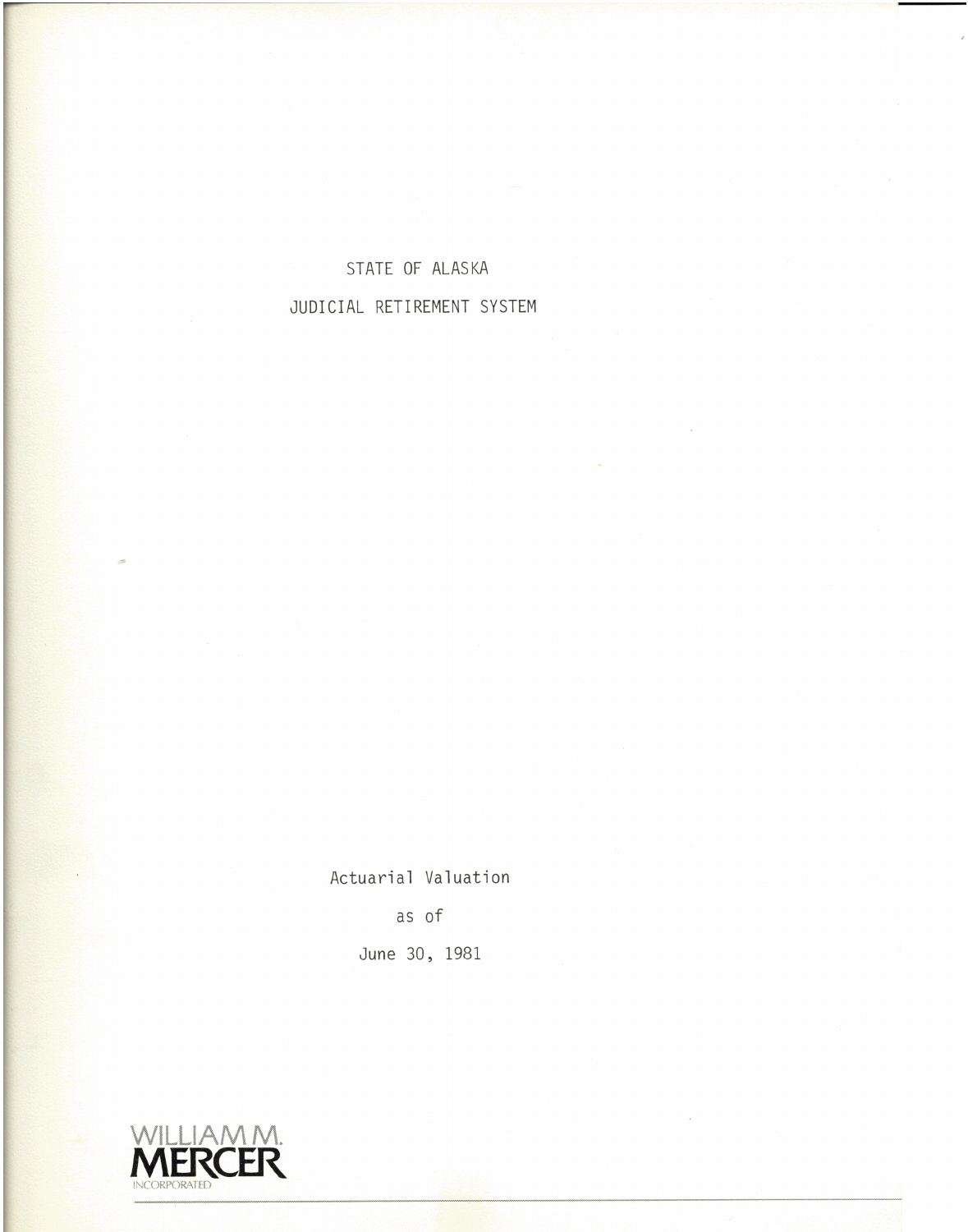**William M. Mercer, Incorporated** 

 $\sim 10^7$ 

#### TABLE OF CONTENTS

Page

|           |     |                                                                         | $\mathbf{1}$ |
|-----------|-----|-------------------------------------------------------------------------|--------------|
|           |     |                                                                         | 3            |
| SECTION 1 |     | THE BASIS OF THE VALUATION                                              | 5            |
|           | 1.1 | BRIEF OUTLINE OF THE PLAN                                               | 6            |
|           | 1.2 | MISCELLANEOUS INFORMATION AS OF JUNE 30.                                | 8            |
|           | 1.3 | ANNUAL EARNINGS BY AGE AND SERVICE AND<br>SERVICE GROUPS BY AGE GROUPS. | -9           |
|           | 1.4 | ACTUARIAL METHOD AND ASSUMPTIONS                                        | 10           |
| SECTION 2 |     | 12<br>DETAILED VALUATION RESULTS                                        |              |
|           | 2.1 | DEVELOPMENT OF VALUATION ASSETS AS OF<br>JULY 1, 1981.                  | 13           |
|           | 2.2 | BREAKDOWN OF PRESENT VALUE OF BENEFITS 14                               |              |
|           | 2.3 | DEVELOPMENT OF NORMAL COST FOR FISCAL                                   |              |
|           | 2.4 | CALCULATION OF TOTAL CONTRIBUTION FOR<br>FISCAL YEAR 1983.              | 16           |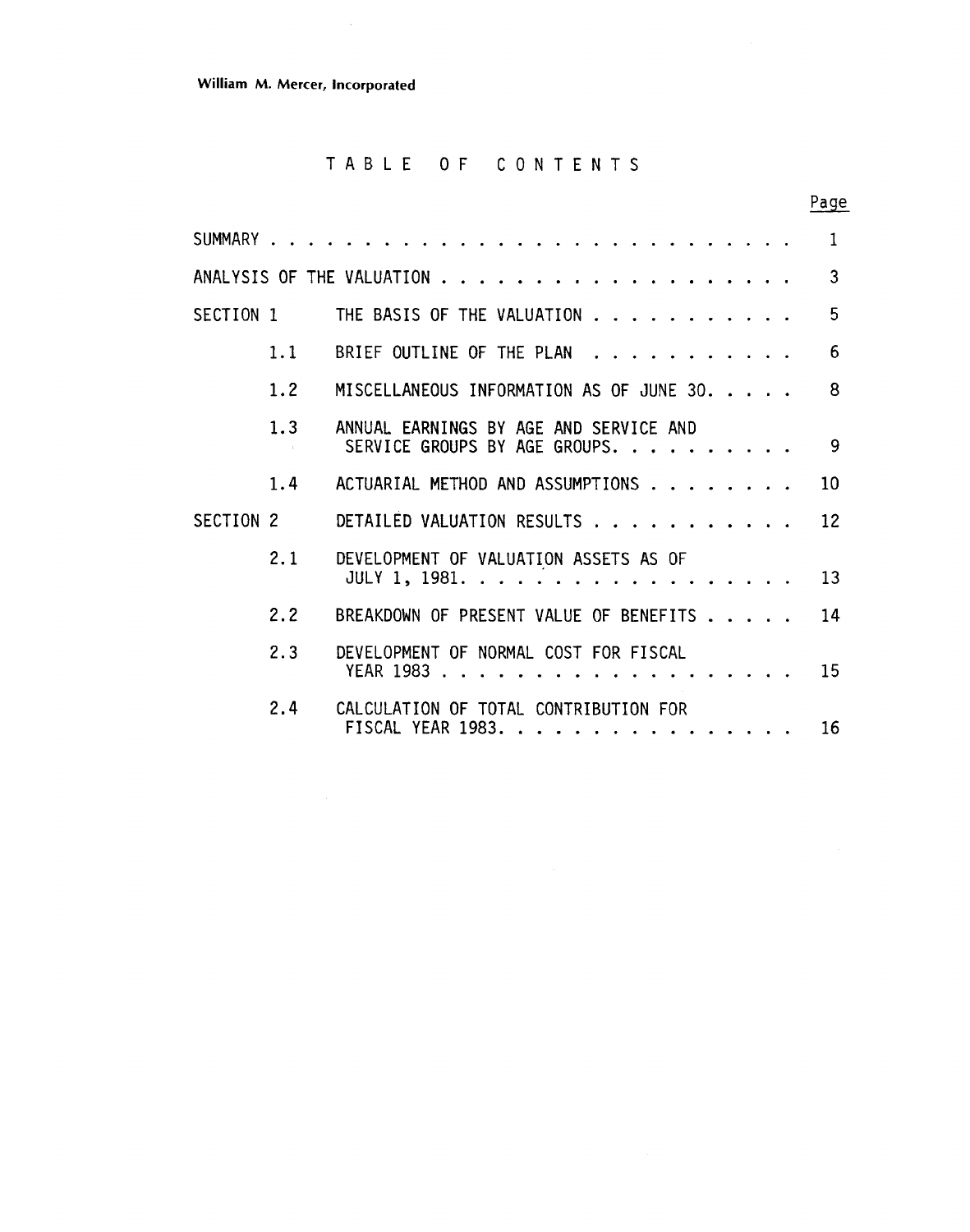

**Benefit Services** / **Consulting Actuaries** 

#### **SUMMARY**

In accordance with your request, we have completed a valuation of the Alaska Judicial Retirement System as of June 30, 1981. The principal results of the actuarial valuation are presented in this sumnary and analysis; the two sections which follow are meant to provide the necessary supporting details.

Section 1 presents the fundamental information on which the valuation was based. Included is a summary of plan provisions, information about plan participants, and disclosure of the actuarial method and assumptions used.

Section 2 presents the detailed actuarial valuation results. Its sub-sections present a step-by-step derivation of the recommended contribution.

The purposes of an actuarial valuation are:

- **1.** To examine the status of funding of the Plan, and
- 2. To determine the contribution rate for the fiscal year 1983.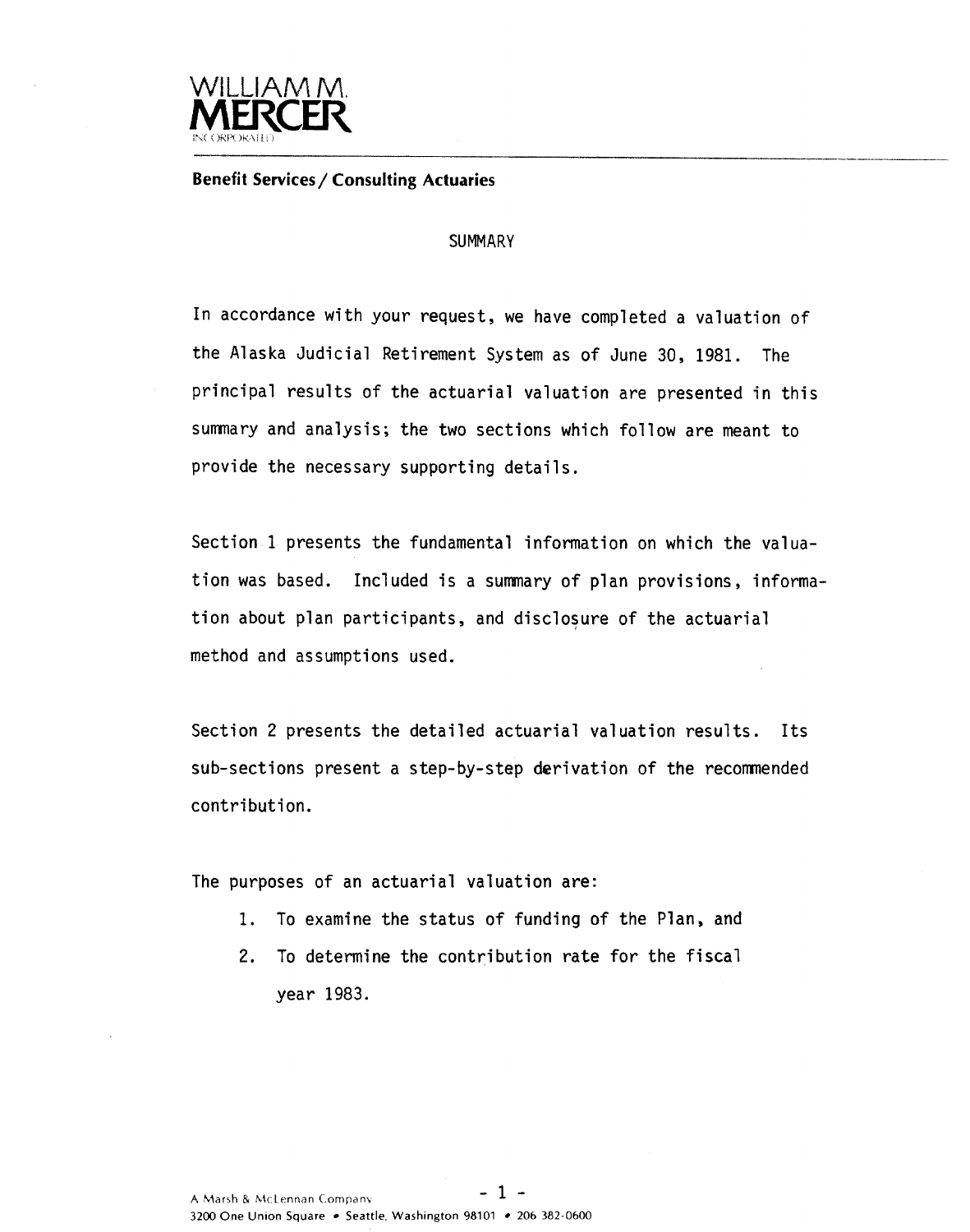The most significant results of the valuation are as follows:

|     |     |                                          | 1981         |
|-----|-----|------------------------------------------|--------------|
| (1) |     | Status of Funding as of<br>June 30       |              |
|     |     | (a) Valuation Assets                     | \$<br>39,728 |
|     |     | (b) Present Value of<br>Accrued Benefits | 21, 118, 355 |
|     |     | (c) Accrued Benefit<br>Funding Ratio     | 0.19%        |
| (2) |     | Contributions For Fiscal Year            | 1983         |
|     | (a) | Normal Cost                              | \$1,410,730  |
|     |     | (b) Past Service Cost                    | 1,828,352    |
|     |     | (c) Total Cost                           | 3,239,082    |
|     |     | (d) Cost As Percent<br>of Base Pay       | 104.78%      |

In preparing this valuation, we have employed generally accepted actuarial methods and assumptions, in conjunction with employee data provided to us, to determine a sound value for the Plan liabilities. I certify that, to the best of my knowledge and belief, the attached statements are true and correct.

Respectfully submitted,

Richardson fert d

Robert F. Richardson, ASA Vice Pres ident/Actuary

RFR: js

September 16, 1981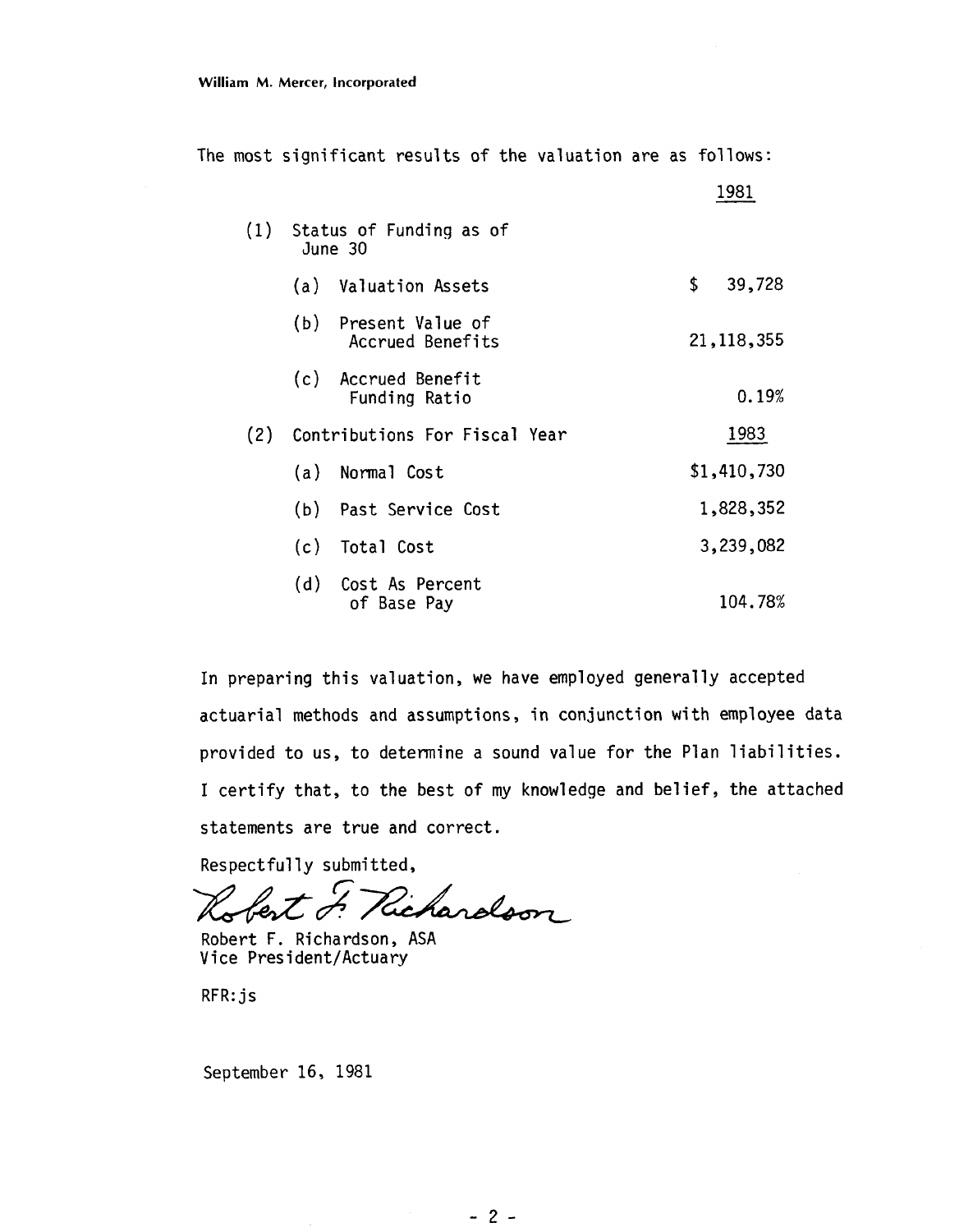#### ANALYSIS OF THE VALUATION

This is the first actuarial valuation report completed on the State of Alaska Judicial Retirement System. Since the plan was established, it has been funded on a "pay-as-you-go" method. Under this approach, assets which are only sufficient to provide benefits becoming due during the year are appropriated.

Legislation adopted in 1980 provides for this plan to be funded on an actuarially sound basis. Under this approach, the goal is to accumulate assets in a fund before retirement which, along with interest earnings, will be sufficient to provide all benefits which are expected to be payable to the member. The present value of benefits which are payable to those who are currently retired is approximately \$11.3 million. Current active judges and justices have also accumulated benefits based upon their service prior to July 1, 1981. Even though benefits to current active members will not be payable for several years, there is still an accrued liability based upon their prior service. The present value of accrued benefits to the current active members is approximately \$9.8 million. Therefore, in total, there is an unfunded accrued liability of approximately \$21.1 million.

When a plan is funded on an actuarially sound basis, each year a contribution is made which will pay for the benefits earned during

 $-3-$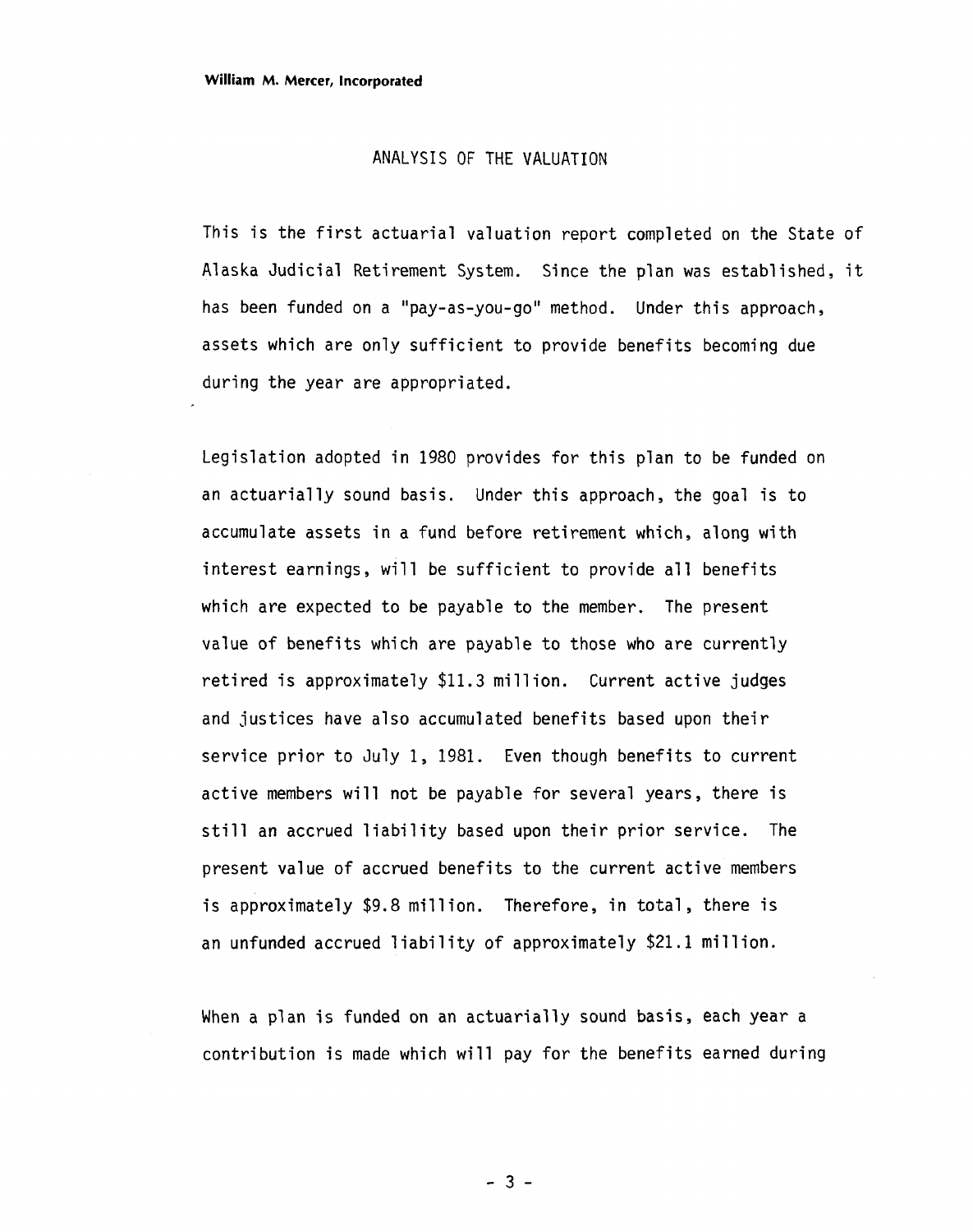the year by the current active members plus a payment which will be sufficient to amortize the unfunded accrued liability. With the very large unfunded liability that now exists, the past service payment for fiscal year **1983** is **\$1,828,352.** The value of benefits earned during the year is **\$1,4lO,73O.** Thus, the total recommended contribution for fiscal year **1983** is **\$3,091,401,** or **104.78%** of base pay.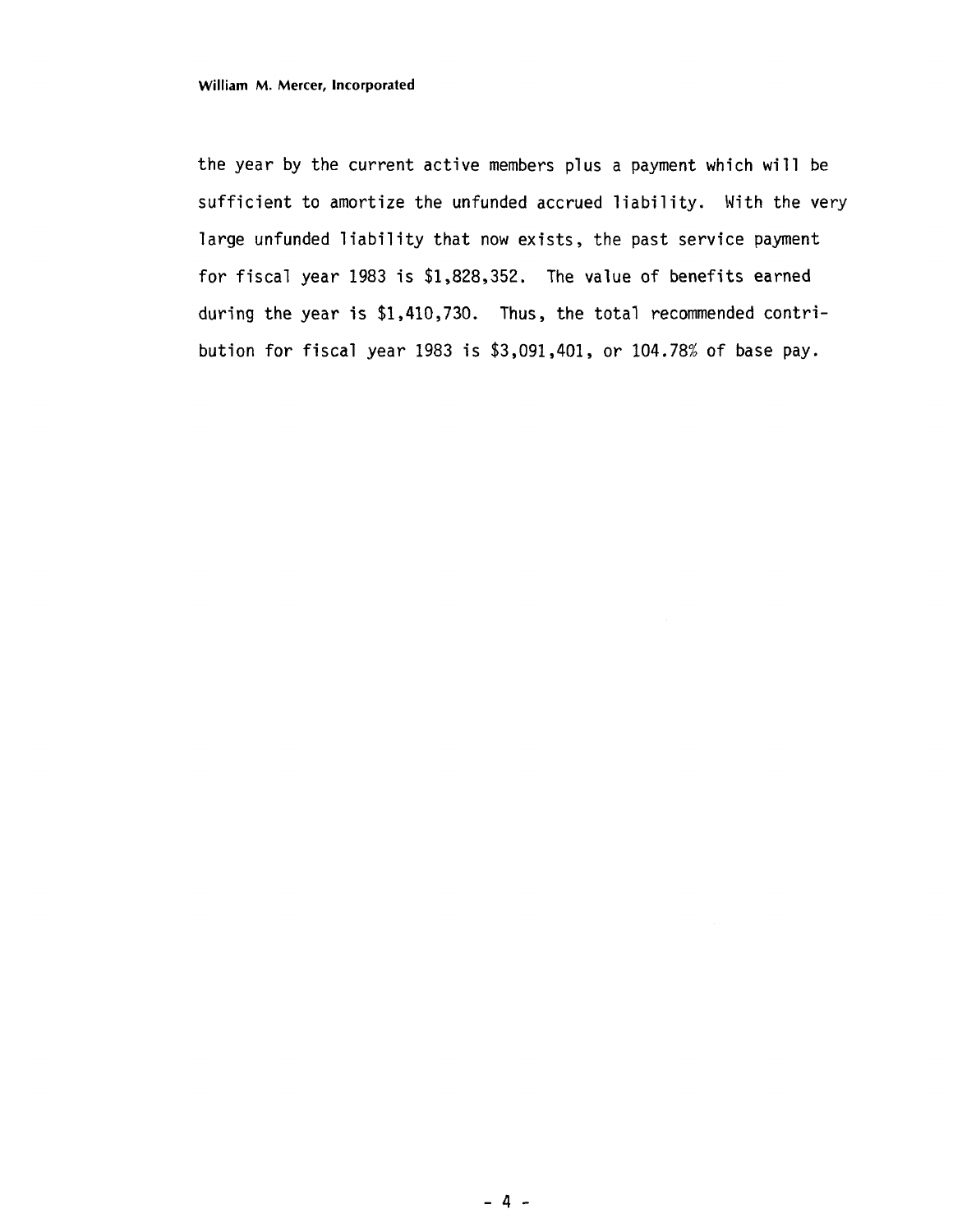#### SECTION 1

#### THE BASIS OF THE VALUATION

The foundation of an actuarial valuation is the information and assumptions used in preparing it. In this section, the salient Plan provisions, employee census data, and actuarial methods and assumptions used in preparing the valuation are outlined.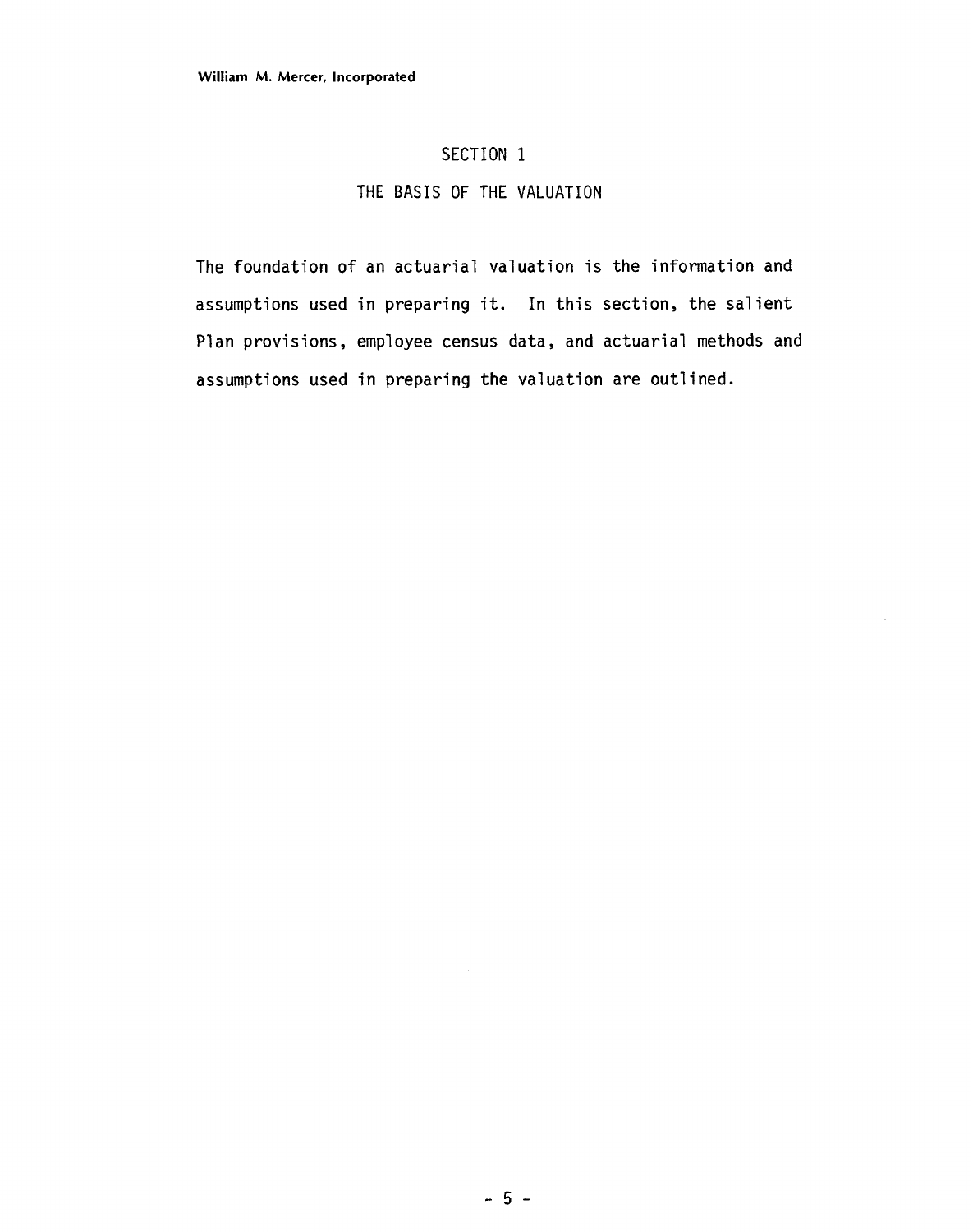#### 1.1 BRIEF OUTLINE **OF** THE

#### ALASKA JUDGES ' RETIREMENT SYSTEM

#### Employees Incl uded

All Judges and Justices of the Supreme, Superior and District Courts.

#### Employee Contributions

Mandatory Employee Contributions: 7%, if appointed after June 30, 1978.

Interest Credited:  $4\frac{1}{2}\%$  compounded semi-annually on June 30 and December 31.

Refund at Termination (no vesting): Return of contributions with interest.

Refund at Death: If no widow's pension payable, return of contributions with interest.

#### (3) Normal Retirement Benefit

Eligibility: Age 60 with 5 or more years of Service. Type: Life only, with Automatic 50% Joint and Survivor Benefit if married.

Amount: For each year of service up to 15 years: 5% of the monthly salary authorized for the appropriate court, at the time each payment is made.

#### (4) Early Retirement Benefit

Eligibility: Age 55 and 20 or more Years Service.

 $-6-$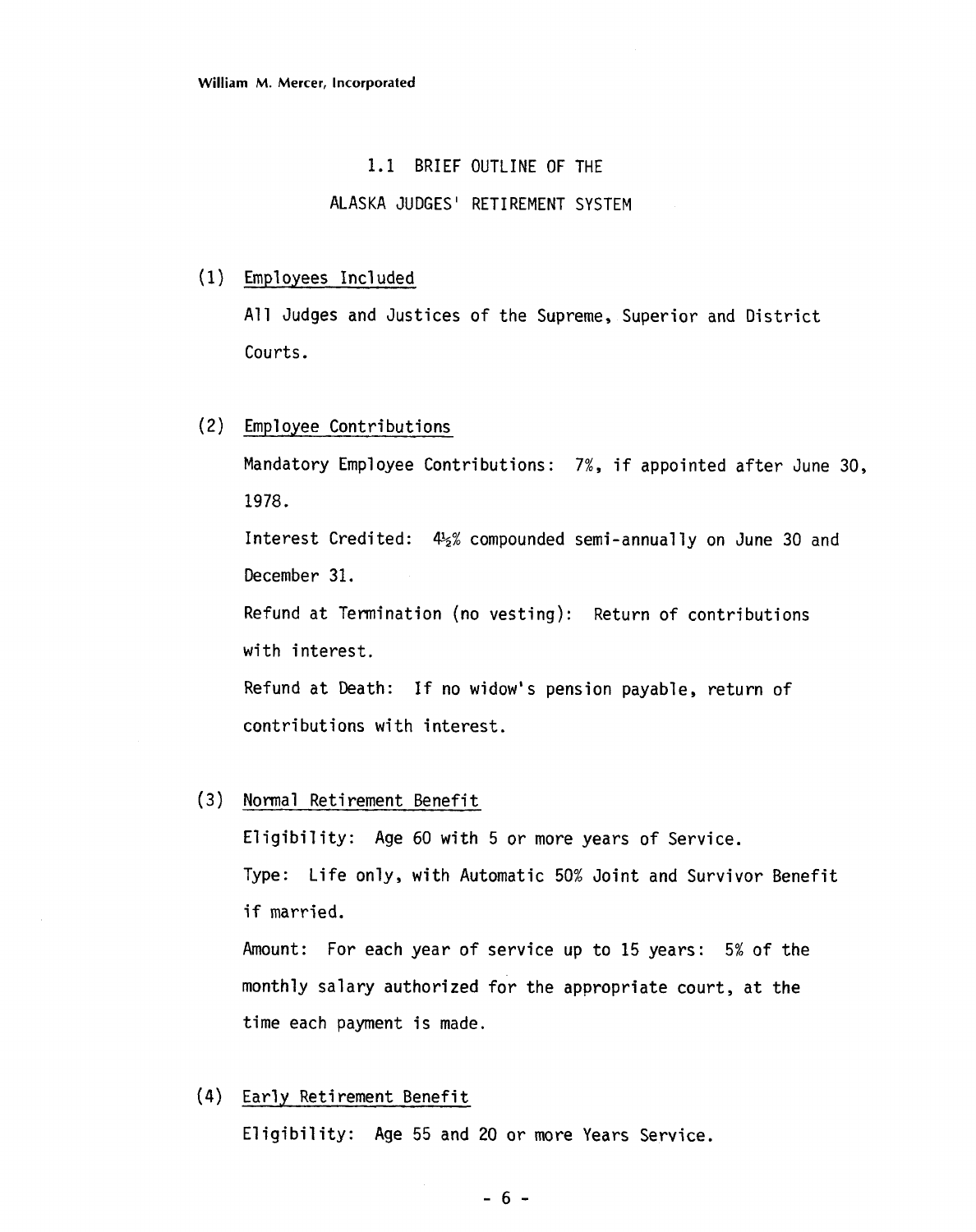Type: Life only, with Automatic 50% Joint and Survivor Benefit if married.

Amount: Actuarial equivalent of Normal Retirement Benefit based on service to Early Retirement Date.

#### (5) Deferred Vested Benefit

Eligibility: Five or more years of Service. Type: Normal or Early Retirement Benefit. Amount: Monthly benefit begins on employee's Normal Retirement Date. Amount determined in the same manner as Normal Retirement

(6) **Di** sabi 1 i ty Benefit

Benefit .

Eligibility: Two or more years of Credited Service. Type: Monthly benefit payable until death or recovery. Amount: Same as Normal Retirement Benefit except payments comnence immediately .

#### (7) Death Benefit Before Retirement

If not married, accrued contributions with interest are returned. If married, an income benefit is available at death after two years of Service. The Benefit is 50% of the accrued Normal Retirement Benefit, but at least 30% of the authorized salary. Under certain conditions, survivor benefits are payable to minor dependents.

#### (8) Medical Benefits

Each retiree is provided with major medical benefits .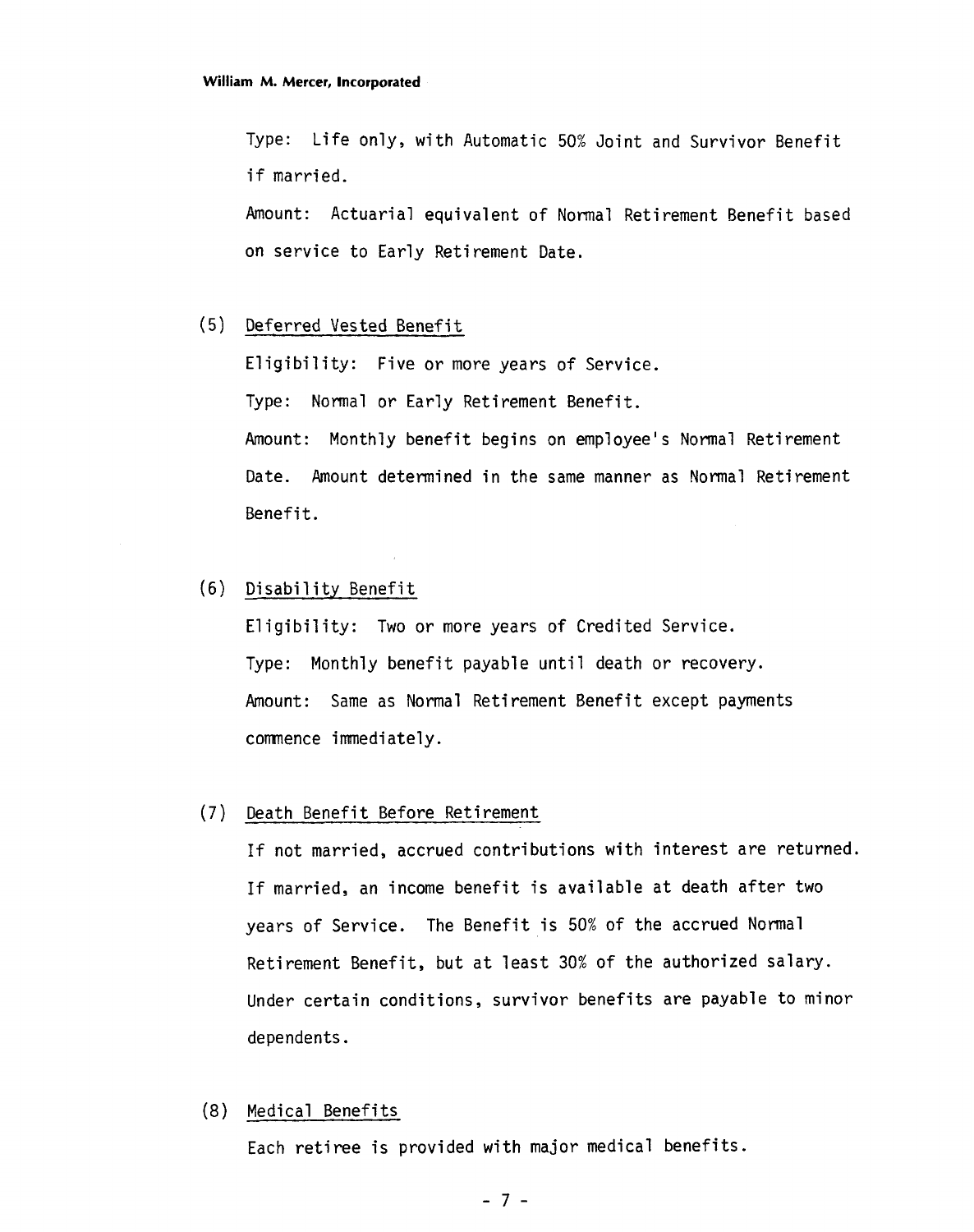$\ddot{\phantom{a}}$ 

 $\sim$ 

#### 1.2 MISCELLANEOUS INFORMATION

#### AS OF JUNE 30

#### Active Members

|     |                            | 1981     |
|-----|----------------------------|----------|
| (1) | Number                     | 48       |
| (2) | Average Age                | 46.22    |
| (3) | Average Service            | 6.77     |
| (4) | Average Annual<br>Base Pay | \$64,404 |

#### Retirees and Beneficiaries

| (1) | Number                         | 21      |
|-----|--------------------------------|---------|
|     | (2) Average Age                | 64.54   |
|     | (3) Average Monthly<br>Benefit | \$2,554 |

#### Inactive Members

There are no inactive members with deferred benefits.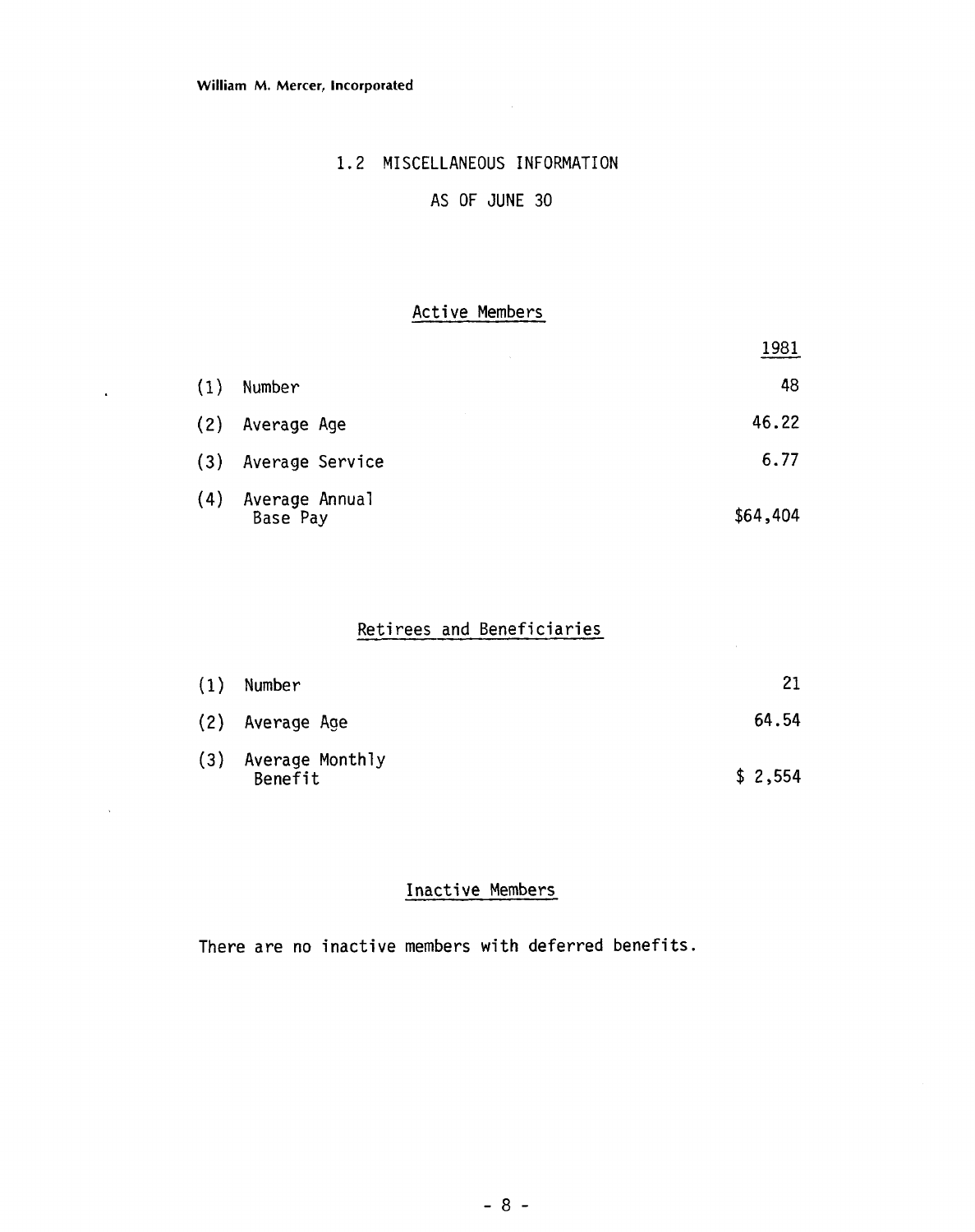|              |            |            | ANNUAL    | EARNINGS BY AGE ----- |                                           |                              |                              |                | ---- ANNUAL EARNINGS BY SERVICE---- |                 |                                   |
|--------------|------------|------------|-----------|-----------------------|-------------------------------------------|------------------------------|------------------------------|----------------|-------------------------------------|-----------------|-----------------------------------|
|              |            |            | NUMBER    | TOTAL                 | AVERAGE                                   |                              |                              | <b>NUMBER</b>  | TOTAL                               | <b>AVERAGE</b>  |                                   |
|              |            | <b>AGE</b> | <b>UF</b> | ANNUAL                | ANNUAL                                    |                              | SERVICE                      | 0 <sub>F</sub> | ANNUAL                              | ANNUAL          |                                   |
|              |            | GROUP      | PEOPLE    | <b>EARNINGS</b>       | EARNINGS                                  |                              | GROUP                        | <b>PEOPLE</b>  | <b>EARNINGS</b>                     | <b>EARNINGS</b> |                                   |
|              |            | $0 - 19$   | $\bf{0}$  | 0 <sub>o</sub>        | $\mathbf{0}$ .                            |                              | 0                            | 8              | 524076.                             | 65510.          |                                   |
|              |            | $20 - 24$  |           | 0.                    | $\mathbf{0}$ .                            |                              |                              |                | 191628.                             | 63876.          |                                   |
|              |            | $25 - 29$  |           | 0.                    | 0.                                        |                              |                              |                | 0.                                  | 0 <sub>o</sub>  |                                   |
|              |            | $30 - 34$  |           | 173484.               | 57828.                                    |                              |                              | 5              | 314580.                             | 62916.          |                                   |
|              |            | $35 - 39$  | 11        | 695220.               | 63202.                                    |                              |                              | 7              | 441084.                             | 63012.          |                                   |
|              |            | $40 - 44$  | 10        | 676860.               | 67686.                                    |                              | $0 - 4$                      | 23             | 1471368.                            | 63973.          | $\omega$                          |
|              |            | $45 - 49$  | 9         | 591252.               | 65695.                                    |                              | $5 - 9$                      | 10             | 656376.                             | 65638.          |                                   |
|              |            | $50 - 54$  |           | 430236.               | 61462.                                    |                              | $10 - 14$                    | 11             | 697836.                             | 63440.          |                                   |
|              |            | $55 - 59$  |           | 265824.               | 66456.                                    |                              | $15 - 19$                    |                | 265824.                             | 66456.          | <b>TRINNA</b><br>TRINNA           |
|              |            | $60 - 64$  |           | 191628.               | 63876.                                    |                              | $20 - 24$                    | 0              | 0.                                  | 0 <sub>o</sub>  |                                   |
|              |            | $65 - 69$  |           | 66900.                | 66900.                                    |                              | $25 - 29$                    |                | 0 <sub>o</sub>                      | $\mathbf{o}$ .  |                                   |
|              |            | $70 - 74$  |           | $\mathbf{0}$ .        | 0.6                                       |                              | $30 - 34$                    |                | 0.                                  | ο.              |                                   |
|              |            | $75 - 79$  | $\bf{0}$  | υ.                    | $\mathbf{0}$ .                            |                              | $35 - 39$                    | υ              | 0.                                  | $\mathbf{0}$ .  |                                   |
|              |            | $80+$      | 0         | ο.                    | 0.                                        |                              | $40+$                        | 0              | 0.                                  | $\mathbf{0}$ .  |                                   |
|              |            | TOTAL      | 48        | 3091404.              | 64404.                                    |                              | TOTAL                        | 48             | 3091404.                            | 64404.          | <b>EARNINGS BY</b><br>EARNINGS BY |
| $\mathbf{1}$ |            |            |           |                       |                                           |                              |                              |                |                                     |                 |                                   |
| $\circ$      |            |            |           |                       |                                           | SERVICE GROUPS BY AGE GROUPS |                              |                |                                     |                 | 82<br>BY<br>$\blacksquare$        |
|              | <b>AGE</b> |            |           | £<br>S.               | V.<br><b>C</b><br>$\mathbf R$<br>$\bf{I}$ | E.<br>G                      | $\mathbb{R}$<br>$\mathbf{O}$ | $\bf{U}$<br>P  |                                     |                 | AND<br>AGE 1<br>TOTAL SECTION     |
|              | GROUP      | $0 - 4$    |           | $5 - 9$<br>$10 - 14$  | $15 - 19$                                 | $20 - 24$                    | $25 - 29$                    | $30 - 34$      | $35 - 39$                           | 40              |                                   |
|              | $0 - 19$   |            | 0         | 0                     | 0                                         | 0                            | Ð                            | 0              | $\mathbf 0$                         |                 |                                   |
|              | $20 - 24$  |            |           | 0                     |                                           | 0                            | $\bf{0}$                     | 0              | 0                                   |                 |                                   |
|              | $25 - 29$  |            |           |                       |                                           |                              |                              |                |                                     |                 |                                   |
|              | $30 - 34$  |            |           |                       |                                           |                              |                              |                |                                     |                 |                                   |
|              | $35 - 39$  | 11         |           |                       |                                           |                              | Ω                            |                |                                     |                 | <b>AND</b><br>11                  |
|              | $40 - 44$  |            |           |                       |                                           |                              |                              |                |                                     |                 | 10                                |
|              | $45 - 49$  |            |           |                       |                                           |                              |                              |                |                                     |                 | 9                                 |
|              | $50 - 54$  |            |           |                       |                                           |                              |                              |                |                                     |                 |                                   |
|              | $55 - 59$  |            |           |                       |                                           |                              |                              |                |                                     |                 |                                   |
|              | $60 - 64$  |            |           |                       |                                           |                              | $\Omega$                     |                |                                     |                 |                                   |
|              | $65 - 69$  |            |           |                       |                                           |                              |                              |                |                                     |                 |                                   |
|              | $70 - 74$  |            | n         | 0                     |                                           |                              | Λ                            |                |                                     |                 |                                   |
|              | $75 - 79$  |            |           | $\bf{0}$              |                                           |                              |                              |                |                                     |                 |                                   |
|              | $80+$      |            | 0         | 0                     |                                           |                              |                              |                |                                     |                 |                                   |
|              | TOTAL      | 23         |           | 10<br>11              |                                           |                              | 0                            |                |                                     |                 | 48                                |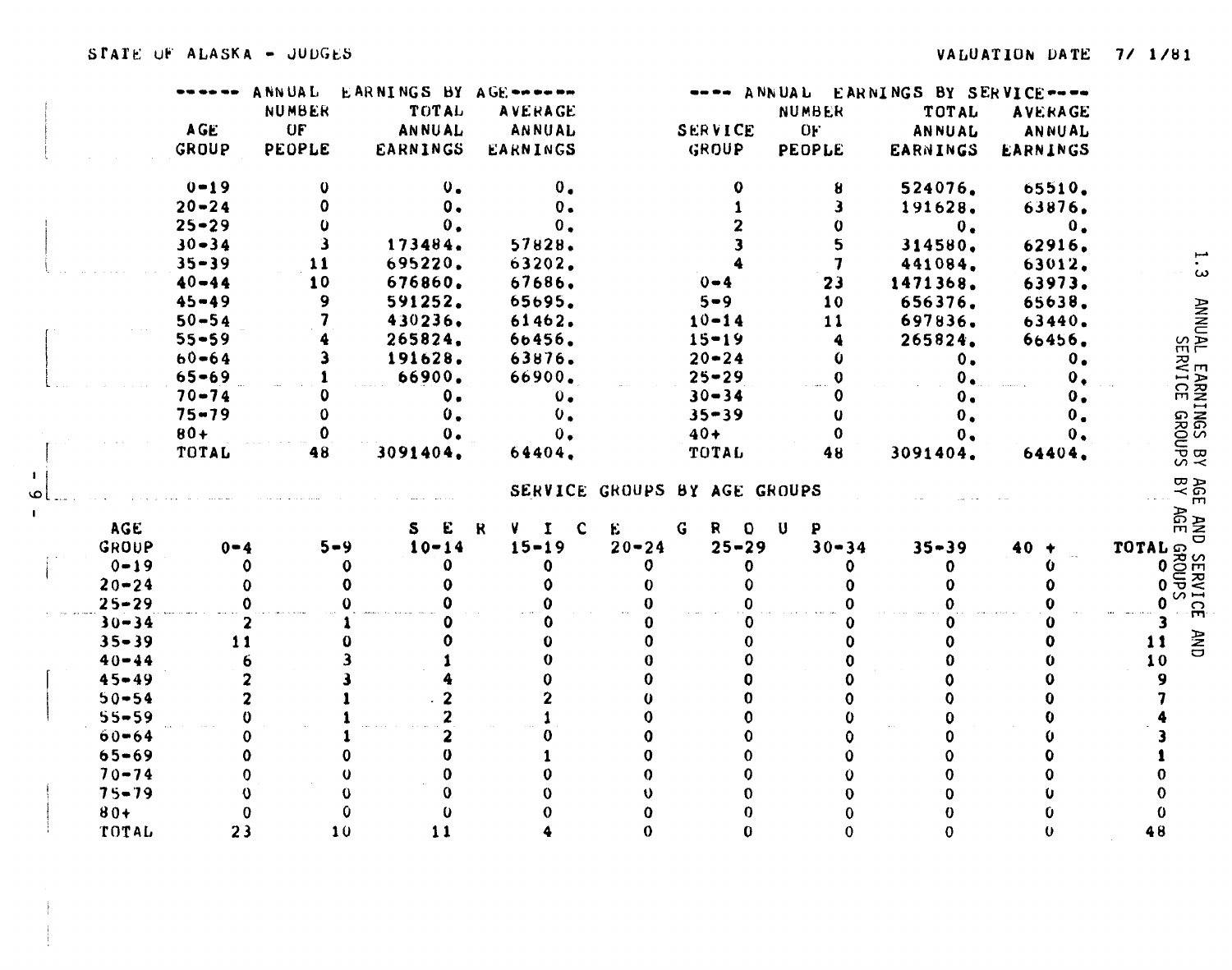#### 1.4 ACTUARIAL METHOD AND ASSUMPTIONS

#### Valuation of Liabilities

- A. Actuarial Method Attained Age Normal. The unfunded accrued benefit liability is amortized over 25 years.
- B. Actuarial Assumptions
	- 1. Interest 8% per year, compounded annually,
	-

4. Disability

5. Retirement Age

net of investment expenses.

2. Mortality 1984 Unisex Pension Mortality Table.

**3.** Turnover and Early Annual turnover and early retirement at each age and service is the greatest of the following amounts:

- a)  $0%$
- b) **3%** if service is greater than 15 years.
- c) 6% if vested and immediately el igible for full benefits based on retirement provision.
- d) 10% if vested and age is greater than 65.
- 25% of disability under the State of Alaska 1976 study.
	- Age 70.
- 6. Salary Scale 7.5% per year, compounded annually.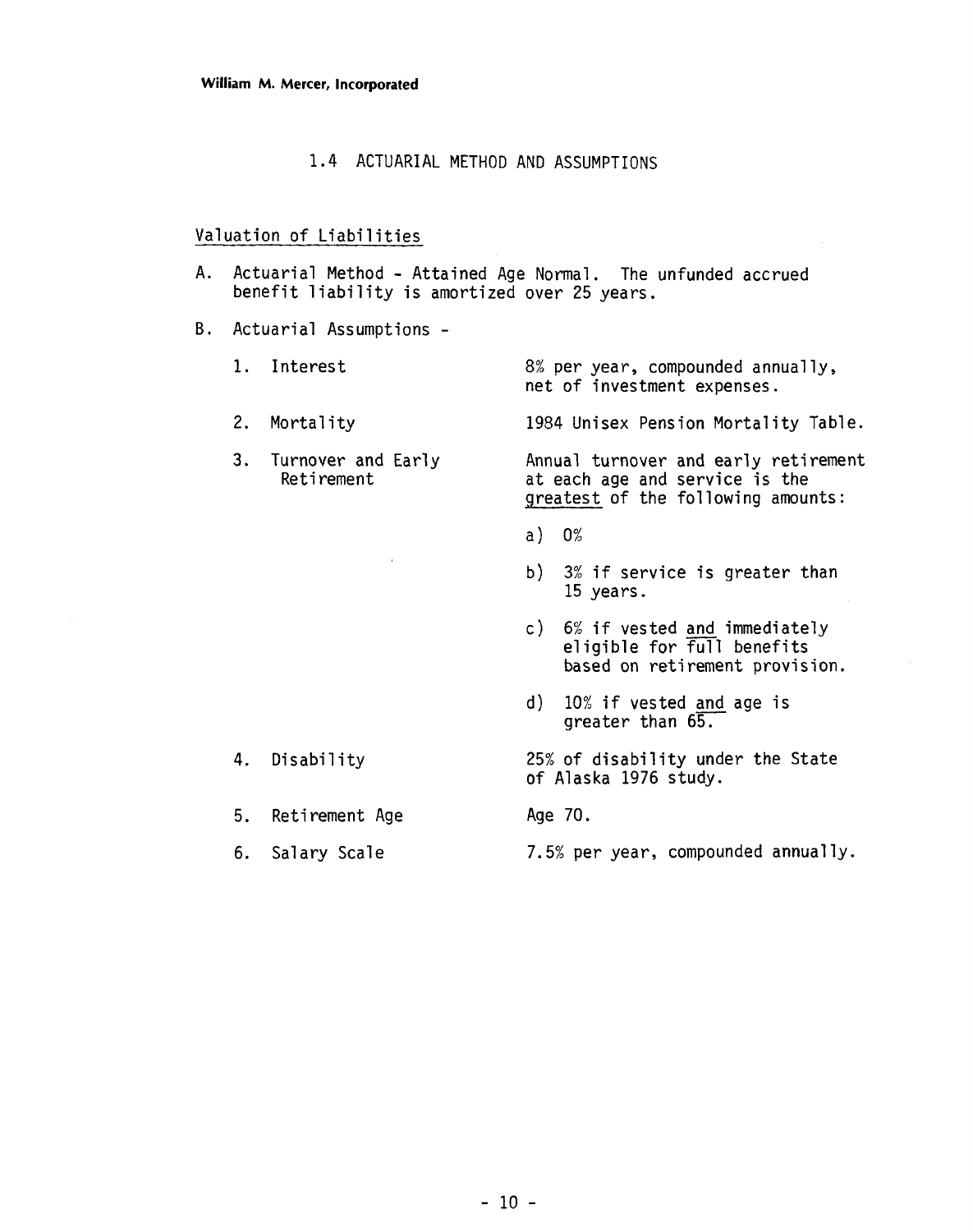#### TABLE 1

### PUBLIC EMPLOYEES' RETIREMENT SYSTEM

#### OF ALASKA

Disability Rates - 1976 Study

#### Annual Rates Per 1,000 Employees

|                            | <b>DISADITILY</b><br>na ces<br>19/U<br><u>stuuy</u> |                            |                                         |  |  |  |
|----------------------------|-----------------------------------------------------|----------------------------|-----------------------------------------|--|--|--|
|                            | A11<br><b>Employees</b>                             |                            |                                         |  |  |  |
|                            | Annual Rates Per 1,000                              |                            | Employees                               |  |  |  |
| <u>Age</u>                 | Rate                                                | <u>Age</u>                 | Rate                                    |  |  |  |
| 20<br>21<br>22<br>23<br>24 | .70<br>.71<br>.72<br>.73<br>.74                     | 45<br>46<br>47<br>48<br>49 | 1.62<br>1.76<br>1.91<br>2.07<br>2.23    |  |  |  |
| 25<br>26<br>27<br>28<br>29 | .75<br>.76<br>.78<br>.80<br>.82                     | 50<br>51<br>52<br>53<br>54 | 2.40<br>2.60<br>2.86<br>3.18<br>3.55    |  |  |  |
| 30<br>31<br>32<br>33<br>34 | .84<br>.86<br>.88<br>.90<br>.93                     | 55<br>56<br>57<br>58<br>59 | 4.00<br>4.59<br>5.34<br>6.10<br>7.20    |  |  |  |
| 35<br>36<br>37<br>38<br>39 | .96<br>.99<br>1.03<br>1.07<br>1.11                  | 60<br>61<br>62<br>63<br>64 | 8.43<br>9.75<br>11.30<br>13.05<br>14.90 |  |  |  |
| 40<br>41<br>42<br>43<br>44 | 1.15<br>1.20<br>1.27<br>1.36<br>1.48                |                            |                                         |  |  |  |

For the Judicial Retirement System we have assumed 25% of the above rates of disability.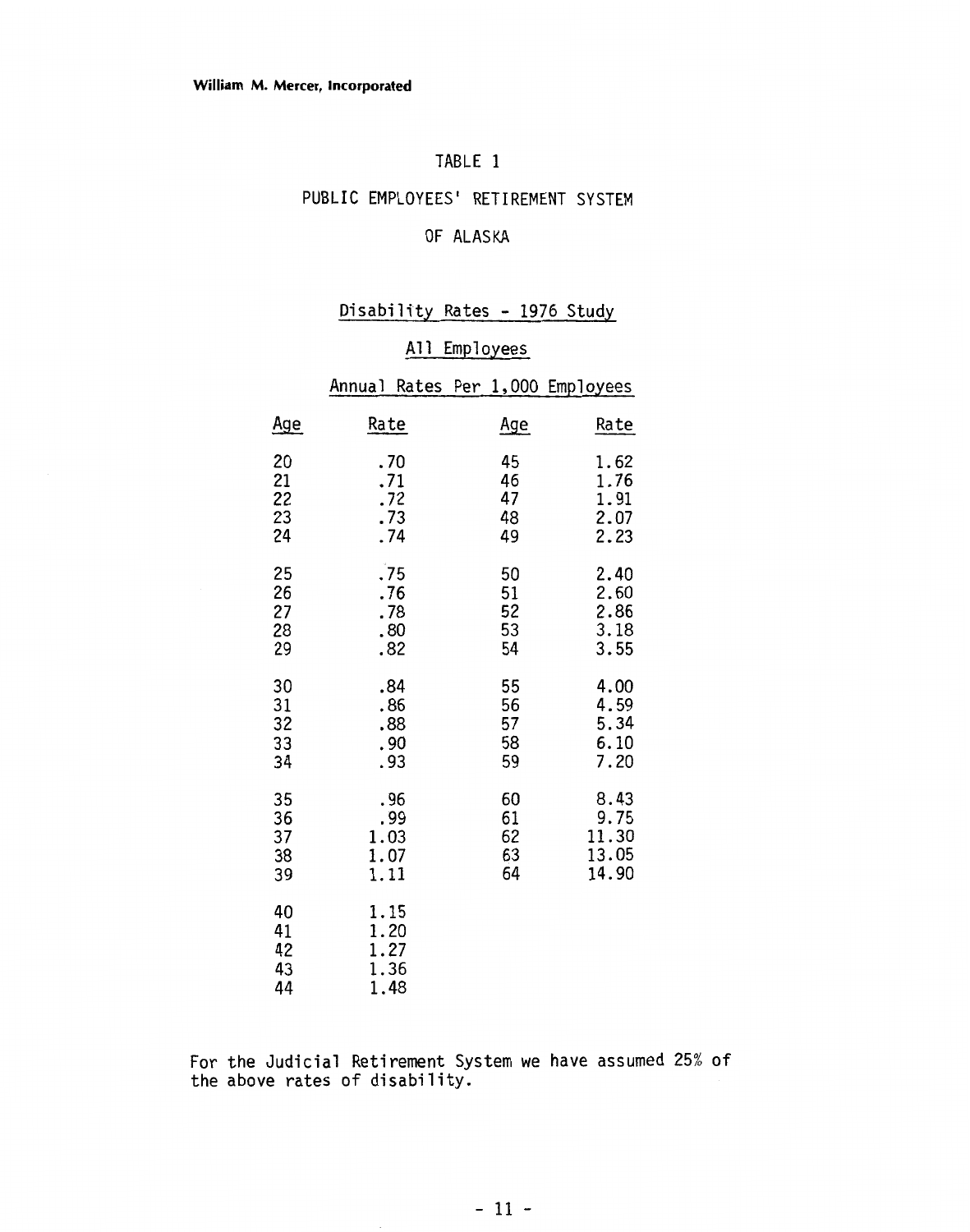$\ddot{\phantom{a}}$ 

 $\bar{z}$ 

#### **SECTION 2**

#### **DETAILED VALUATION RESULTS**

This section presents in detail the results of the actuarial valuation that were outlined in the Summary.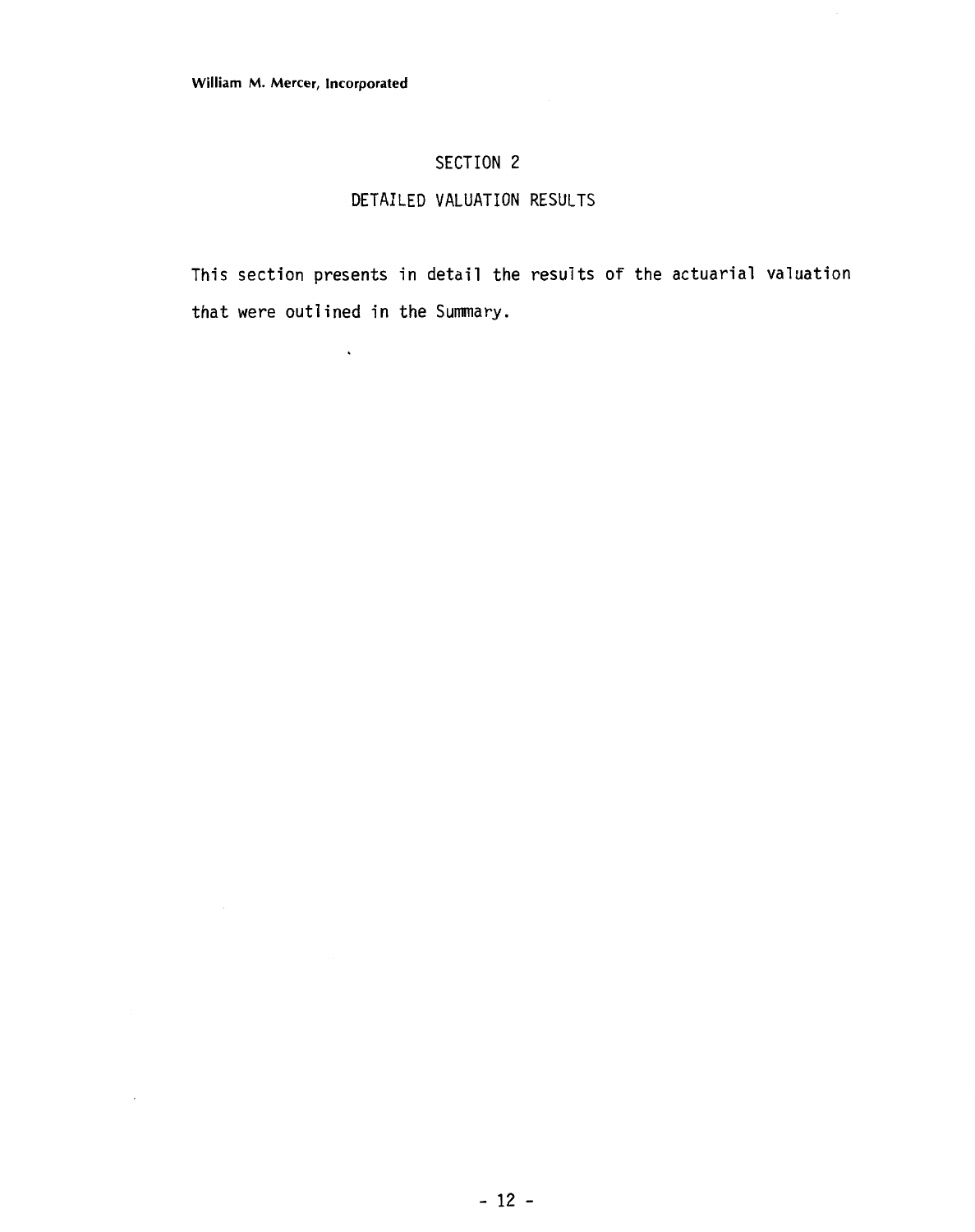### 2.1 DEVELOPMENT OF VALUATION ASSETS

AS OF JULY 1, 1981

The only assets under the system are the current member contribution accounts, estimated to total \$39,728.

 $\langle \cdot \rangle$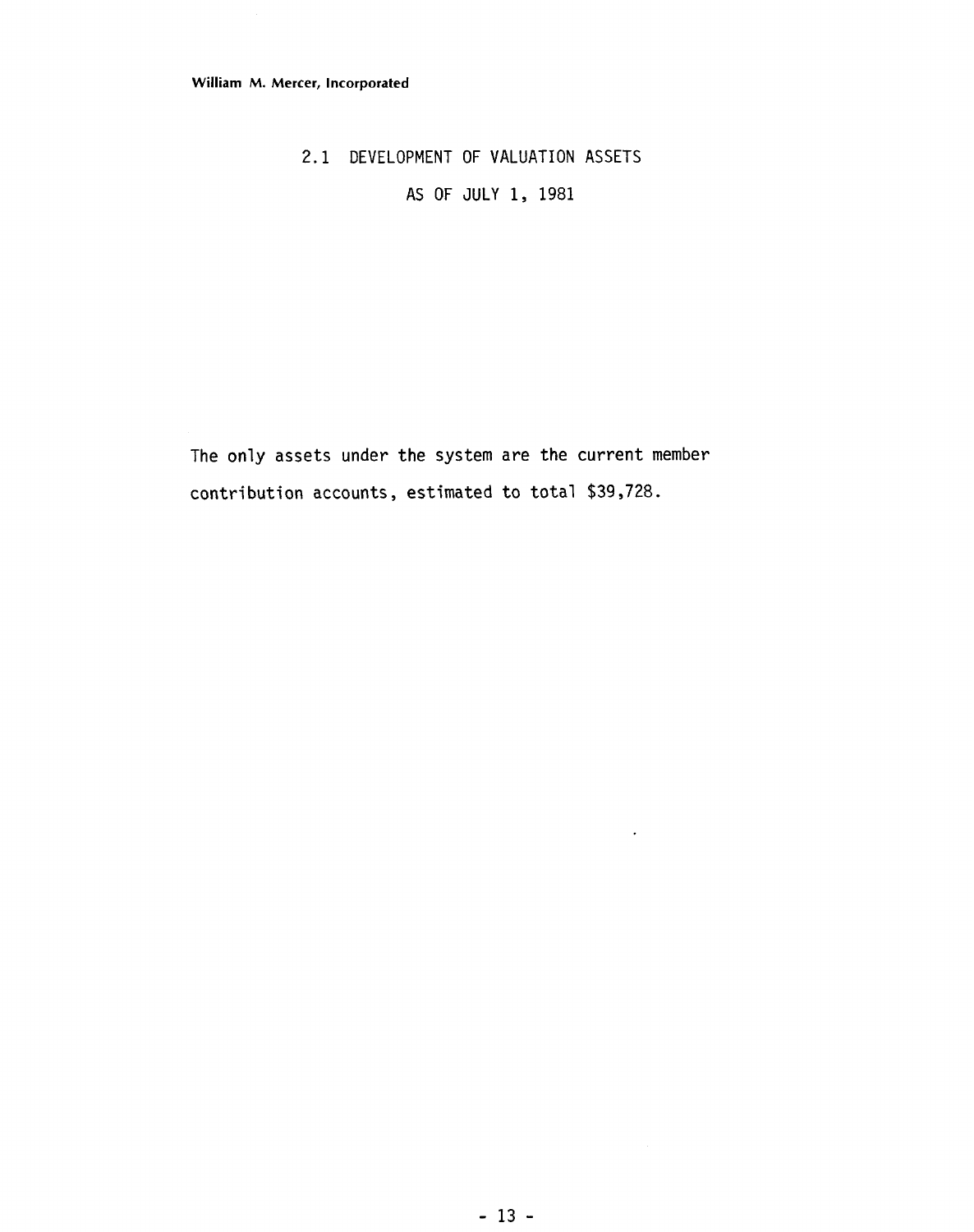$\mathcal{L}^{\text{max}}_{\text{max}}$ 

## 2.2 BREAKDOWN OF PRESENT VALUE

OF BENEFITS

|                                                | Present Value of<br>Accrued Benefit | Present Value of<br>Fully Projected Benefit |
|------------------------------------------------|-------------------------------------|---------------------------------------------|
| Retirement Benefits<br>(Including Deferred)    | \$9,442,395                         | \$31,798,378                                |
| Disability Benefits                            | 115,169                             | 468,025                                     |
| Lump-Sum Benefits<br>(Return of Contributions) | 584                                 | 15,937                                      |
| Health Benefits                                | 217,227                             | 543,067                                     |
| Total                                          | \$9,775,375                         | \$32,825,407                                |
|                                                |                                     |                                             |
| Retired Members' Benefits                      | \$11,001,259                        | \$11,001,259                                |
| Health Benefits                                | 341,721                             | 341,721                                     |
| Total Present Value<br>of Benefits             | \$21,118,355                        | \$44,168,387                                |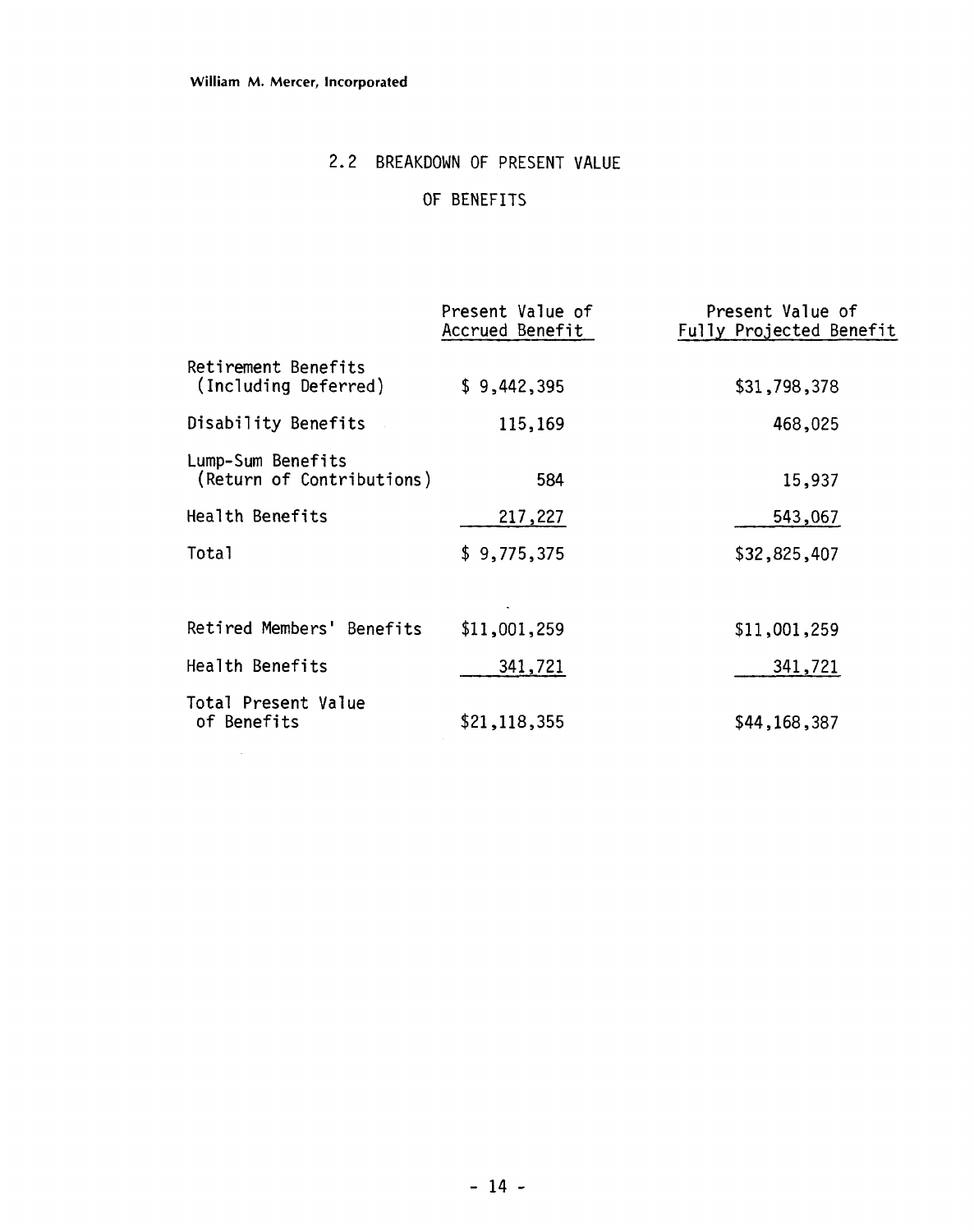#### **William M. Mercer, incorporated**

#### 2.3 DEVELOPMENT OF NORMAL COST

#### FOR FISCAL YEAR 1983

| (1) | Present Value of Fully Projected<br>Benefits                                        | \$44,168,387 |
|-----|-------------------------------------------------------------------------------------|--------------|
| (2) | Present Value of Accrued Benefits                                                   | 21, 118, 355 |
| (3) | Present Value of Future Member<br>Contributions                                     | 681,642      |
| (4) | Present Value of Future Consolidated<br>Employer Contributions<br>$(1) - (2) - (3)$ | 22,368,390   |
| (5) | Average Present Value of<br>Future Service                                          | 15.8559      |
| (6) | Normal Cost                                                                         | \$1,410,730  |

 $\sim$